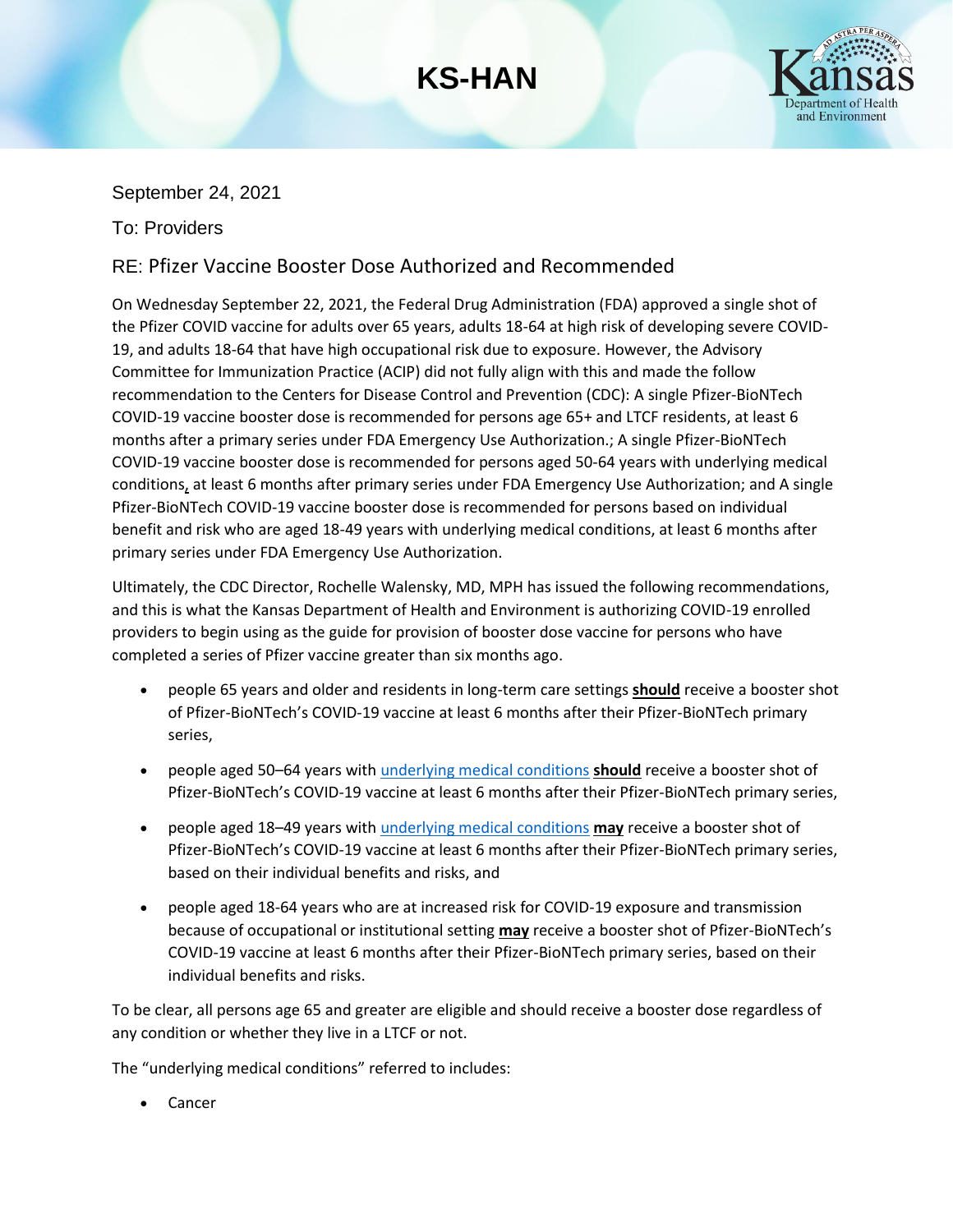# **KS-HAN**



- Chronic kidney disease
- Chronic lung diseases, including COPD (chronic obstructive pulmonary disease), asthma (moderate-to-severe), interstitial lung disease, cystic fibrosis, and pulmonary hypertension
- Dementia or other neurological conditions
- Diabetes (type 1 or type 2)
- Down syndrome
- Heart conditions (such as heart failure, coronary artery disease, cardiomyopathies or hypertension)
- HIV infection
- Immunocompromised state (weakened immune system)
- Liver disease
- Overweight and obesity
- **Pregnancy**
- Sickle cell disease or thalassemia
- Smoking, current or former
- Solid organ or blood stem cell transplant
- Stroke or cerebrovascular disease, which affects blood flow to the brain
- Substance use disorders

Patient self-attestation is the only expectation for declaration of underlying medical conditions. A sample self-attestation form that may be used by providers is available [here.](https://www.kansasvaccine.gov/DocumentCenter/View/326/Pfizer-Boost-Dose-Attestation-PDF-)

These recommendations apply only to persons who have been previously vaccinated with the Pfizer-BioNTech COVID-19 vaccine. The recommendation does not allow for providing a booster dose of Pfizer for anyone who has been previously vaccinated with Moderna or Johnson and Johnson.

Occupational or institutional setting are not specifically defined in the CDC recommendation but are intended to include healthcare workers, teachers, grocery store workers, retail workers, first responders, residents and staff of congregant settings (corrections, homeless shelters, group homes etc) and many others. Again, these decisions to receive a booster dose are based on self-attestation of the patient.

All efforts should be made to confirm completion of primary series of Pfizer vaccine using patient vaccine card, electronic medical records, KS-WebIZ or other data sources. In the absence of this documentation, patient self-attestation may be used.

#### **Risks of myocarditis after a 3rd dose of mRNA vaccines may vary by age and sex and is unknown at this time. Lymphadenopathy was more common after the 3rd dose than after the 2nd dose.**

Pfizer data for booster doses demonstrates safety and efficacy, **but limitations include lack of robust safety information in younger age groups.** Right now, vaccine effectiveness (VE) against severe disease and hospitalization remains high in most populations in the US, data from Israel predicts this may not be sustained. **Benefit/risk balance is most favorable for adults ≥65 years of age.** Current estimates show smaller benefits for population <65 years of age. The **American College of Obstetricians and**